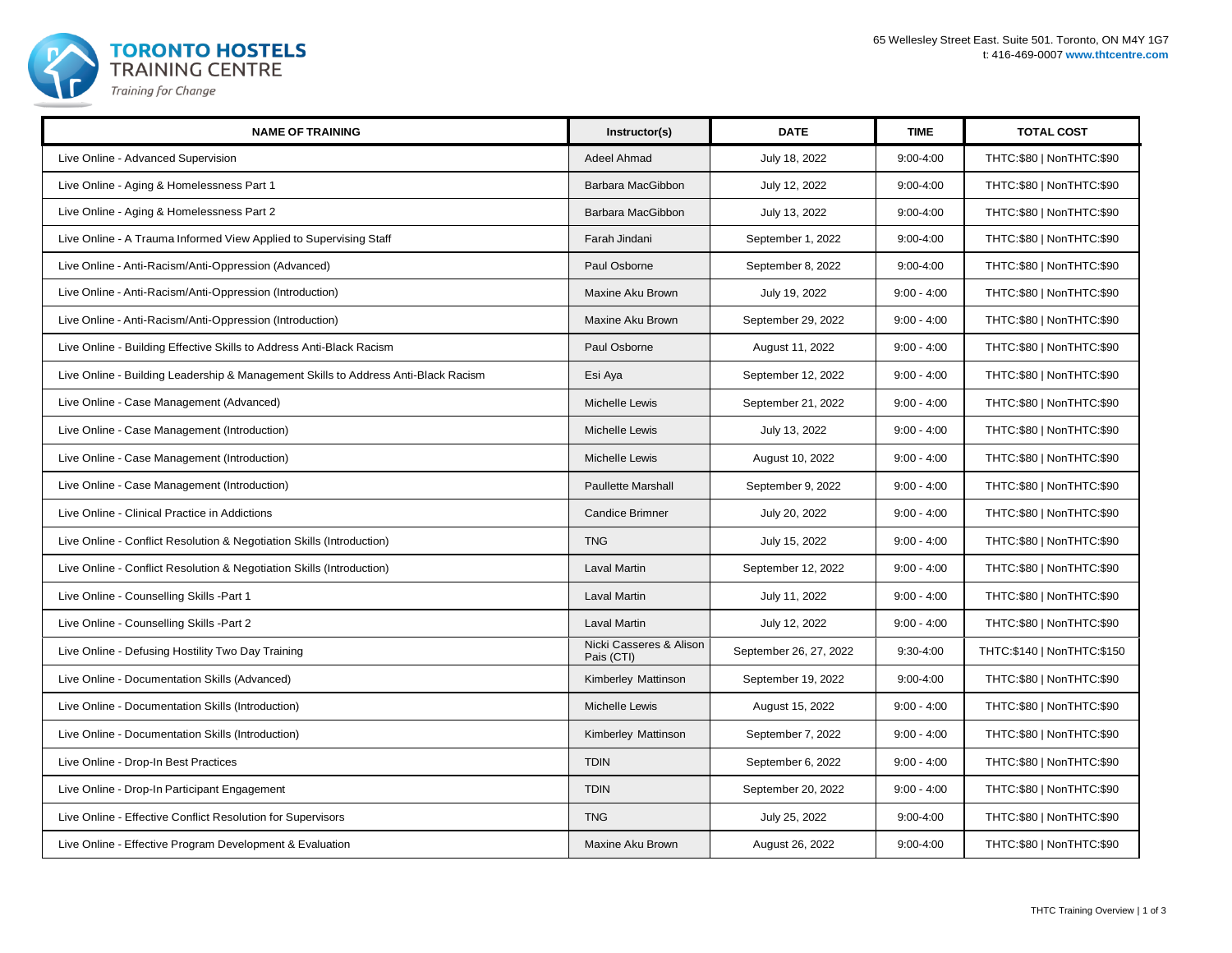

| <b>NAME OF TRAINING</b>                                                                                                                                                | Instructor(s)                                     | <b>DATE</b>            | <b>TIME</b>    | <b>TOTAL COST</b>            |
|------------------------------------------------------------------------------------------------------------------------------------------------------------------------|---------------------------------------------------|------------------------|----------------|------------------------------|
| Live Online - Effectively Supporting Drop-In Participant Goals                                                                                                         | <b>TDIN</b>                                       | September 13, 2022     | 9:00-4:00      | THTC:\$80   NonTHTC:\$90     |
| Live Online - Fostering Queer & Trans Inclusion Environments                                                                                                           | The 519                                           | August 16, 2022        | $1:00 - 4:00$  | THTC:\$70   NonTHTC:\$80     |
| Live Online - For Managers: Responding to Traumatic Grief & Loss in the Workplace                                                                                      | Yvette Perreault & Betty<br>Ann Rutledge          | August 24, 2022        | $9:00 - 4:00$  | THTC:\$80   NonTHTC:\$90     |
| Live Online - From Front-Line to Supervisor/Manager                                                                                                                    | Kimberley Mattinson                               | August 22, 2022        | $9:00 - 4:00$  | THTC:\$80   NonTHTC:\$90     |
| Live Online - Hoarding Support Through a Trauma Informed Lens                                                                                                          | Dana Kamin                                        | September 7, 2022      | $9:00 - 4:00$  | THTC:\$80   NonTHTC:\$90     |
| Live Online - Immigration and Refugee Process Updates                                                                                                                  | <b>FCJ Refugee Centre</b>                         | July 5, 2022           | 9:30-4:00      | THTC:\$80   NonTHTC:\$90     |
| Live Online - Indigenous Cultural Competency Cycle 1                                                                                                                   | <b>OFIFC</b>                                      | August 29 & 30, 2022   | 9:00-12:30     | THTC:\$80   NonTHTC:\$90     |
| Live Online - Indigenous Cultural Competency Cycle 2                                                                                                                   | <b>OFIFC</b>                                      | September 28, 2022     | $9:00 - 12:30$ | THTC:\$80   NonTHTC:\$90     |
| Live Online - Mental Health Part 2                                                                                                                                     | <b>Michelle Lewis</b>                             | August 17, 2022        | $9:00 - 4:00$  | THTC:\$80   NonTHTC:\$90     |
| Live Online - Methamphetamine: Effectively Supporting Participants Who Use                                                                                             | <b>TDIN</b>                                       | August 9, 2022         | $9:00 - 4:00$  | THTC:\$80   NonTHTC:\$90     |
| Live Online - More Than Just Ramps: Working with People Who Have Disabilities                                                                                          | Fran Odette                                       | September 19, 2022     | 9:00-12:30     | THTC:\$30   NonTHTC:\$40     |
| Live Online - Motivational Interviewing (Advanced)                                                                                                                     | Dale Kuehl                                        | August 5, 2022         | $9:00 - 4:00$  | THTC:\$80   NonTHTC:\$90     |
| Live Online - Motivational Interviewing (Introduction)                                                                                                                 | Dale Kuehl                                        | July 14, 2022          | $9:00 - 4:00$  | THTC:\$80   NonTHTC:\$90     |
| Live Online - Non-Violent Crisis Intervention (CPI) Blended Learning (Day 2 Live Online)<br>(completion of self-paced component required prior to live online session) | Dana Kamin                                        | July 27, 2022          | $9:00 - 4:00$  | THTC: \$105 + Membership     |
| Live Online - Non-Violent Crisis Intervention (CPI) Blended Learning (Day 2 Live Online)<br>(completion of self-paced component required prior to live online session) | Nicki Casseres                                    | August 12, 2022        | $9:00 - 4:00$  | THTC:\$105 + Membership      |
| Live Online - Non-Violent Crisis Intervention (CPI) Blended Learning (Day 2 Live Online)<br>(completion of self-paced component required prior to live online session) | Dana Kamin                                        | August 23, 2022        | $9:00 - 4:00$  | THTC:\$105 + Membership      |
| Live Online - Non-Violent Crisis Intervention (CPI) Blended Learning (Day 2 Live Online)<br>(completion of self-paced component required prior to live online session) | Dana Kamin                                        | September 14, 2022     | $9:00 - 4:00$  | THTC:\$105 + Membership      |
| Live Online - Non-Violent Crisis Intervention (CPI) Blended Learning (Day 2 Live Online)<br>(completion of self-paced component required prior to live online session) | Nicki Casseres                                    | September 23, 2022     | $9:00 - 4:00$  | THTC:\$105 + Membership      |
| Live Online - Ontario's Social Assistance Programs                                                                                                                     | Adeel Ahmad                                       | September 23, 2022     | $9:00 - 4:00$  | THTC:\$80   NonTHTC:\$90     |
| Live Online - Stress, Compassion Fatigue & Burnout: An Integration Approach to Self-Care                                                                               | Martez Schembri-Diskey                            | August 25, 2022        | $9:00 - 4:00$  | THTC:\$80   NonTHTC:\$90     |
| Live Online - Substances/Overdose Prevention/Naloxone                                                                                                                  | Audrey Batterham                                  | July 8, 2022           | $1:00 - 4:00$  | THTC:\$70   NonTHTC:\$80     |
| Live Online - Suicide Prevention Workshop (Two-Day Training)                                                                                                           | Nicki Casseres & Alison<br>Pais (Gerstein Centre) | July 21, 22, 2022      | 9:30-4:00      | THTC:\$105  NonTHTC:\$115    |
| Live Online - Suicide Prevention Workshop (Two-Day Training)                                                                                                           | Nicki Casseres & Alison<br>Pais (Gerstein Centre) | September 15, 16, 2022 | 9:30-4:00      | THTC: \$105   NonTHTC: \$115 |
| Live Online - Trauma Informed Care Part 1                                                                                                                              | Farah Jindani                                     | July 6, 2022           | 9:00-4:00      | THTC:\$80   NonTHTC:\$90     |
| Live Online - Trauma Informed Care Part 1                                                                                                                              | Farah Jindani                                     | August 3, 2022         | 9:00-4:00      | THTC:\$80   NonTHTC:\$90     |
| Live Online - Trauma Informed Care Part 2                                                                                                                              | Farah Jindani                                     | July 7, 2022           | $9:00 - 4:00$  | THTC:\$80   NonTHTC:\$90     |